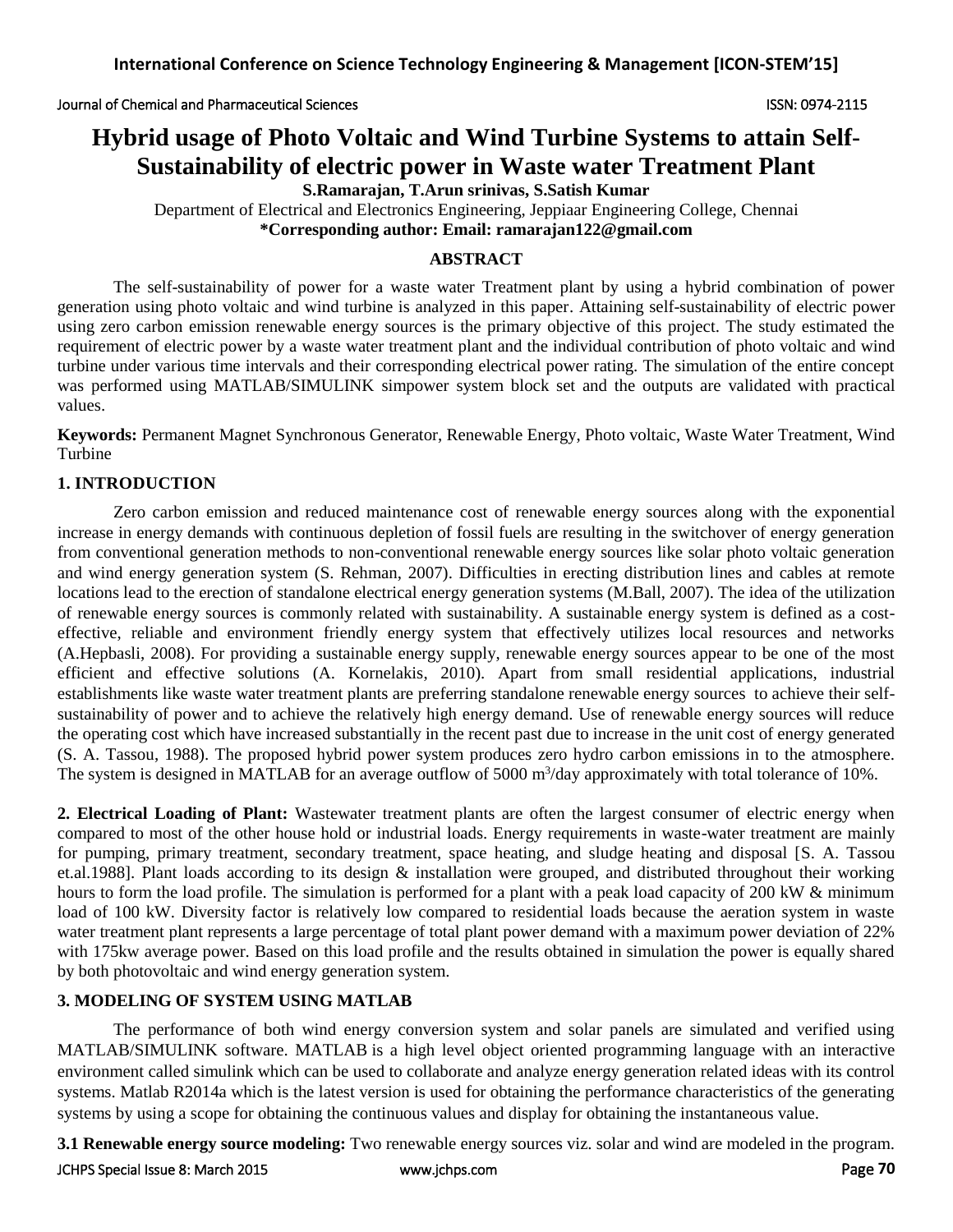# **International Conference on Science Technology Engineering & Management [ICON-STEM'15]**

#### Journal of Chemical and Pharmaceutical Sciences ISSN: 0974-2115

The rating and energy potential of solar & wind generation are determined by the solar radiation and wind speed respectively. The annual average radiation of the site per unit area of horizontal surface is 5kWh/m<sup>2</sup>/day. The plant site average wind speed is 5 m/s whereas the optimum wind speed is 6m/s. whereas the rated power of new wind machines has in-creased year by year, the corresponding capital cost per kW has dropped. The current installation costs for an onshore wind farm ranges between Rs.5000/ kW and Rs.7000/kW. Smaller wind farm or residential scale turbines cost less overall, but are more expensive per kilowatt of energy producing capacity. Wind turbines of few kilowatts cost roughly around Rs.15000 to Rs.25000 per kilowatt of capacity. Medium size permanent magnet wind turbine system, as the one modeled would cost typically 120000 Rs./kw. In order to obtain most accurate results during simulation, market prices and standard ratings of turbines are entered as technical specifications in the simulation. The stator phase resistance and inductance are taken as 0.01 ohm and 0.5mH respectively. The three phase permanent magnet synchronous machine is simulate with a sinusoidal back emf in the dq rotor reference frame.

Wind Turbine with inputs, phase lock loop, Filtering, Measurements and transformation



### **Fig.1 MATLAB simulation of (PMSG) wind turbine with dq-transformation and phase lock loop (PLL)**

|           |                                                           | : Monthly interence of Solar radiation and W |  |
|-----------|-----------------------------------------------------------|----------------------------------------------|--|
| Month     | <b>Daily</b><br><b>Radiation</b><br>(KWh/-<br>$m^2$ /day) | <b>Wind Speed</b><br>(m/s)                   |  |
| January   | 3.5                                                       | 4.7                                          |  |
| February  | 4.25                                                      | 5.15                                         |  |
| March     | 5.3                                                       | 5.1                                          |  |
| April     | 6.5                                                       | 4.8                                          |  |
| May       | 7.15                                                      | 4.8                                          |  |
| June      | 7.75                                                      | 4.7                                          |  |
| July      | 7.5                                                       | 4.75                                         |  |
| August    | 6.95                                                      | 4.8                                          |  |
| September | 6.2                                                       | 4.85                                         |  |
| October   | 4.8                                                       | 4.75                                         |  |
| November  | 3.75                                                      | 4.5                                          |  |
| December  | 3.2                                                       | 4.8                                          |  |

### **Table 1: Monthly inference of Solar radiation and Wind speed.**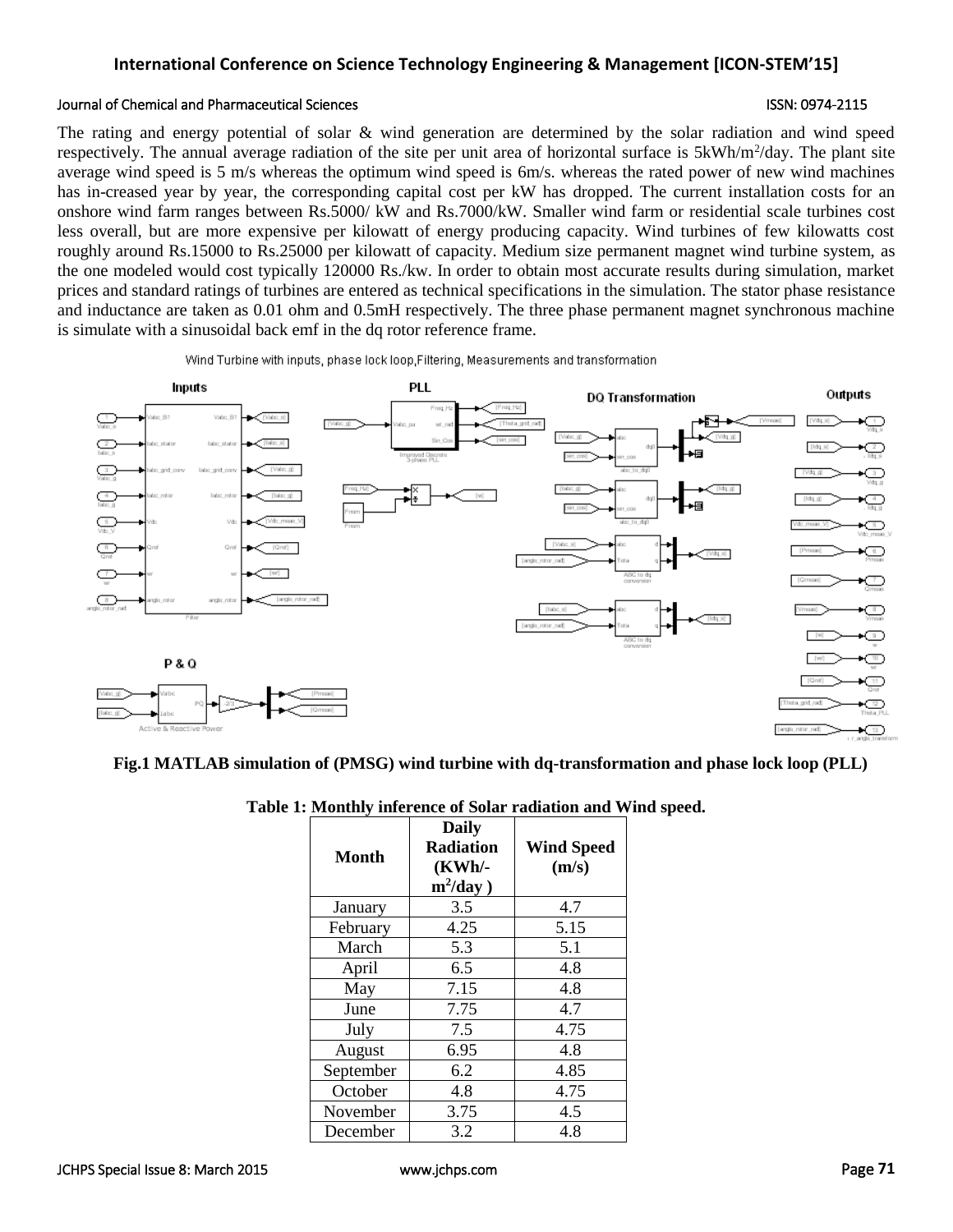# **International Conference on Science Technology Engineering & Management [ICON-STEM'15]**

#### Journal of Chemical and Pharmaceutical Sciences ISSN: 0974-2115

**3.2. Battery Bank & Other Components Modeling:** The output of PV system has to be stored in a battery bank so that it can be retrieved whenever the plant requires electric energy during the absence of energy from the wind turbine. Cost of PV system is based on the market rate during 2014 for medium size photo voltaic systems (100 - 200 kW). Both the technical and commercial datas were collected as done so in the previous referred projects and papers. The converters on the source and load side for both the photo voltaic and the wind turbine were designed and simulated along with the filters and the battery bank. The filters were designed to reduce ripple content in the output. The inverter is priced at 25000 Rs/kW on an average which is typically confirmed to commercial market price. For battery system, commercial cost is according to the type of battery selected in the program. Since the output of PV  $\&$  wind turbine system are variable, the software would decide which source is to be connected to the plant and the status of the other generating sytem. The optimum system is defined as the system combination which satisfies the user defined constraints at the lowest life cycle cost and the installation cost. The size of the battery bank is largely decided by the rating of the solar photo voltaic panel.

### **4. RESULTS AND DISCUSSION**

The power rating and energy contribution under various time intervals and the performance indices are listed in Table 2. The viewed result in every category is the optimum result of this category; which states the size of each component of the system that grants the lowest lifecycle cost. The energy from solar voltaic is stored in battery bank and then tapped from it whenever there is an energy deficit from the wind generation. When the wind speed is optimum the entire energy is drawn from the wind turbine and the energy from solar photo voltaic is stored in battery. Optimum category in each scenario uses both the components simultaneously. Table 2 showed that the best connection topology is when coupling both PV & WTS systems to the DC bus through an average total generation of 504000 Kwhr/year. PV system is best coupled individually to DC bus in sites with very poor wind and the wind turbine system is coupled individually to DC bus when the solar radiation is very less.

**4.1 Wind Turbine System:** The wind turbine system has a maximum capacity of 175Kw and a mean output of 85Kw. So the total energy produced per year from wind energy system is 306000KWhr/yr. Results for photovoltaic & wind turbine systems are summarized in **Table 2**. Photo Voltaic system has low capacity factor as it shuts down in the night and poor wind speed in the site caused the same capacity factor. In addition, the weak wind resource caused the effective NPC/kW of turbine very close to the NPC/kW for the PV system. The real and reactive power contribution by the system at various time interval has also been obtained from the simulation.

**4.2 PV System:** The photovoltaic system has a maximum capacity of 90Kw and its mean output is 55Kw. So the total energy produced per year was 198000 Kwhr/year. Wind turbine system and photo voltaic system contributed power equally and they complimented each other. The output of the solar photo voltaic system was optimized by using maximum power point tracking (MPPT) algorithm. To convert the DC power generated by PV system to AC an inverter circuit was used.

**4.3 Battery Storage System:** Battery storage system comes in the 2nd order as the highest NPC after the fuel cell. This is because the num-ber of batteries installed is relatively high. This high num-ber was required to match the variable nature of solar & wind energy. The reason for installing this high quantity of batteries (90 strings, 48 volts) as shown in **Figure 2** that the wind speed sometimes stays below the cut-in speed of the turbine resulting zero power output of the WTS system. If this occurrence takes place in the night while PV system is shut down, it falls only to the battery system to cover the electrical demand with the SOFC-MT hybrid system. Battery system can be further mini-mized if turbine cut-in speed is lower.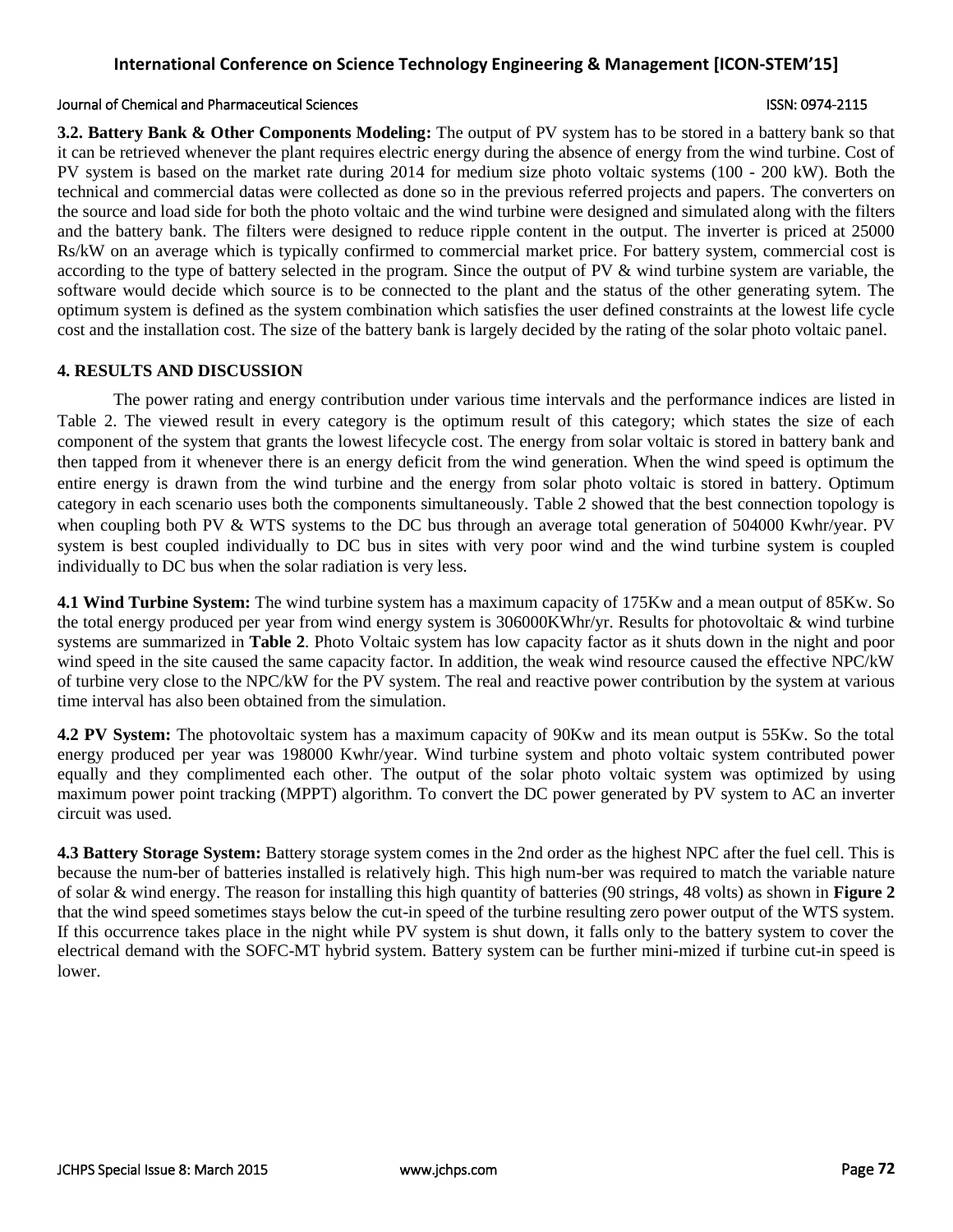### Journal of Chemical and Pharmaceutical Sciences ISSN: 0974-2115



**Figure.2.Power contribution by individual sources and battery bank**

| rabic.2.1 noto voltale and veniu rurbine system output |         |        |        |  |
|--------------------------------------------------------|---------|--------|--------|--|
| <b>Parameters</b>                                      |         | WTS    | Units  |  |
| Rated capacity                                         | 100     | 200    | kW     |  |
| Maximum output                                         | 90      | 175    | kW     |  |
| Mean output                                            | 55      | 85     | kW     |  |
| Energy production/year                                 | 198,000 | 306000 | kWh/yr |  |

**Table.2.Photo Voltaic and Wind Turbine System output**

# **5. CONCLUSION**

This paper evaluated the power rating and duration of operation of solar and wind turbines both independently and together to meet the electric power demand of a Waster water treatment plant. The system serves a wastewater treatment plant using energy sources which are entirely renewable. The Software simulation and optimization results of a 200 kW wind turbine system, 100 kW PV system are obtained. Results show that the best connection topology is obtained by connecting and synchronizing the outputs of both PV  $\&$  wind turbine systems to the DC bus. Battery storage system to sustain the supply in the absence of power from wind turbine was found expensive.

# **REFERENCES**

A. Hepbasli, A Key Review on Exergetic Analysis and Assessment of Renewable Energy Resources for a Sus-tainable Future, Renewable and Sustainable Energy Re-views, 12(3), 2008, 593-661.

A. Kornelakis, Multiobjective Particle Swarm Optimiza-tion for the Optimal Design of Photovoltaic Grid-Con-nected Systems, Solar Energy, 84(12), 2010, 2022-2033.

E. R. Sanseverino, M. L. Di Silvestre, M. G. Ippolito, A. De Paola and G. L. Re, An Execution, Monitoring and Replanning Approach for Optimal Energy Management in Micro Grids, Energy, 36(5), 2011, 3429-3436.

M. Ball, M. Wietschel and O. Rentz, Integration of a Hydrogen Economy into the German Energy System: An Optimizing Modeling Approach, International Journal of Hydrogen Energy, 32(10-11), 2007, 1355-1368.

O. Erdinc and M. Uzunoglu, Optimum Design of Hybrid Renewable Energy Systems: Overview of Different Approaches, Renewable and Sustainable Energy Reviews, 16(3), 2012, 1412- 1425.

P. Yilmaz, M. H. Hocaoglu and A. E. S. Konukman, A Pre-Feasibility Case Study on Integrated Resource Plan-ning Including Renewables, Energy Policy, 36(3), 2008, 1223-1232.